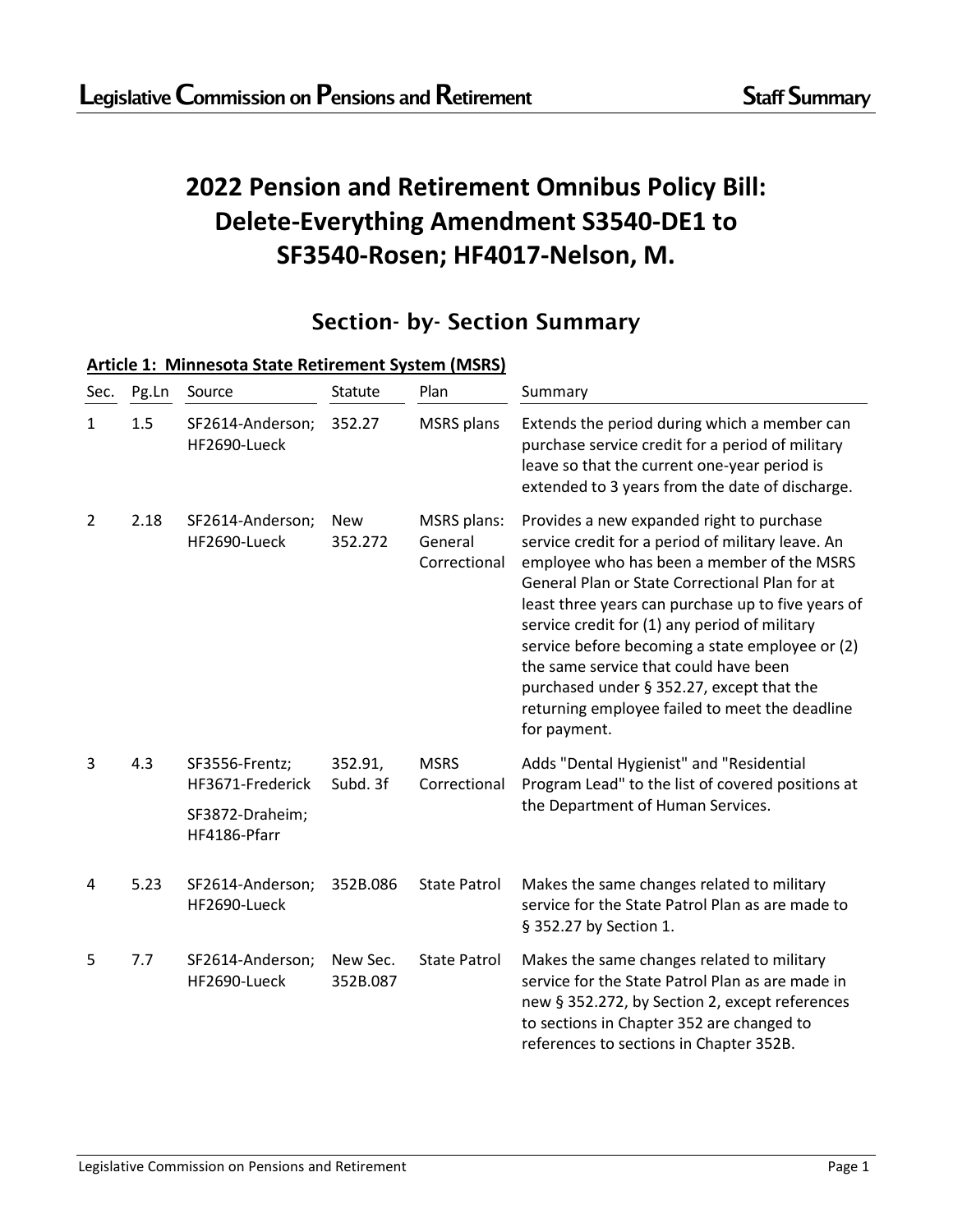| Sec. | Pg.Ln | Source                                                | Statute                   | Plan                                                                 | Summary                                                                                                                                                                                       |  |
|------|-------|-------------------------------------------------------|---------------------------|----------------------------------------------------------------------|-----------------------------------------------------------------------------------------------------------------------------------------------------------------------------------------------|--|
| 6    | 8.25  | SF2614-Anderson;<br>HF2690-Lueck                      | 356.551,<br>Subd. 2       | <b>MSRS</b> plans:<br>General<br>Correctional<br><b>State Patrol</b> | Inserts references to new §§ 352.272 and<br>352B.087.                                                                                                                                         |  |
| 7    | 10.12 | Am. S3872-1A to<br>SF3872-Draheim;<br>HF4186-Pfarr    | Uncoded<br>Session<br>Law | <b>MSRS</b><br>Correctional                                          | Authorizes the transfer of prior service credit<br>from the MSRS General Plan to the MSRS<br>Correctional Plan for persons employed as a                                                      |  |
|      |       | Am. S3556-2A to<br>SF3556-Frentz;<br>HF3671-Frederick |                           |                                                                      | Dental Hygienist or a Residential Program Lead.                                                                                                                                               |  |
| 8    | 10.19 | SF3499-Rarick;<br>HF3704-Sundin                       | Uncoded<br>Session<br>Law | <b>MSRS</b><br>Correctional                                          | Authorizes the transfer of prior service credit<br>from the MSRS general plan to the correctional<br>plan upon payments by a particular eligible<br>person and the Department of Corrections. |  |
| 9    | 12.12 | SF2591-Osmek;<br>HF2964-Hertaus                       | Uncoded<br>Session<br>Law | <b>MSRS</b><br>General                                               | Permits the surviving spouse of a particular<br>deceased state employee to purchase service<br>credit and thereby receive an annuity death<br>benefit.                                        |  |

#### **Article 1: Minnesota State Retirement System (MSRS)**

#### **Article 2: Public Employees Retirement Association (PERA)**

| Sec. | Pg.Ln | Source                                                | <b>Statute</b>                    | Plan                                                           | Summary                                                                                                                                                                                                        |
|------|-------|-------------------------------------------------------|-----------------------------------|----------------------------------------------------------------|----------------------------------------------------------------------------------------------------------------------------------------------------------------------------------------------------------------|
| 1    | 13.24 | SF4270-Rarick;<br>HF4139-Olson, L.                    | 353.01<br>Subd. 2b                | <b>PERA</b><br>General                                         | Excludes from PERA coverage Duluth Transit<br>Authority (DTA) employees who are members of<br>the Teamsters union and covered by the Central<br>States pension plan.                                           |
| 2    | 18.10 | SF2810-Benson;<br>HF3266-Bahr                         | 353.34,<br><b>New</b><br>Subd. 3c | <b>PERA Plans:</b><br>General<br>Police & Fire<br>Correctional | Entitles a member who has more than one period<br>of uninterrupted service, or segment, to have aug-<br>mentation applied to each segment. This provision<br>is being reinstated after being repealed in 2018. |
| 3    | 18.30 | SF2810-Benson;<br>HF3266-Bahr                         | Uncoded<br><b>Session</b><br>Law  | <b>PERA Plans:</b><br>General<br>Police & Fire<br>Correctional | Provides that new subdivision 3c, added to<br>§ 353.34 by Section 2, must be applied<br>retroactively back to July 1, 2018, the effective<br>date of the 2018 omnibus pension bill.                            |
| 4    | 19.27 | Am. H4139-1A to<br>SF4270-Rarick;<br>HF4139-Olson, L. | Uncoded<br>Session<br>Law         | <b>PERA</b><br>General                                         | Provides employees of the DTA who are not<br>members of the Teamsters union with credit for<br>vesting in the PERA General Plan for years of<br>service as an employee of ATE Management of<br>Duluth.         |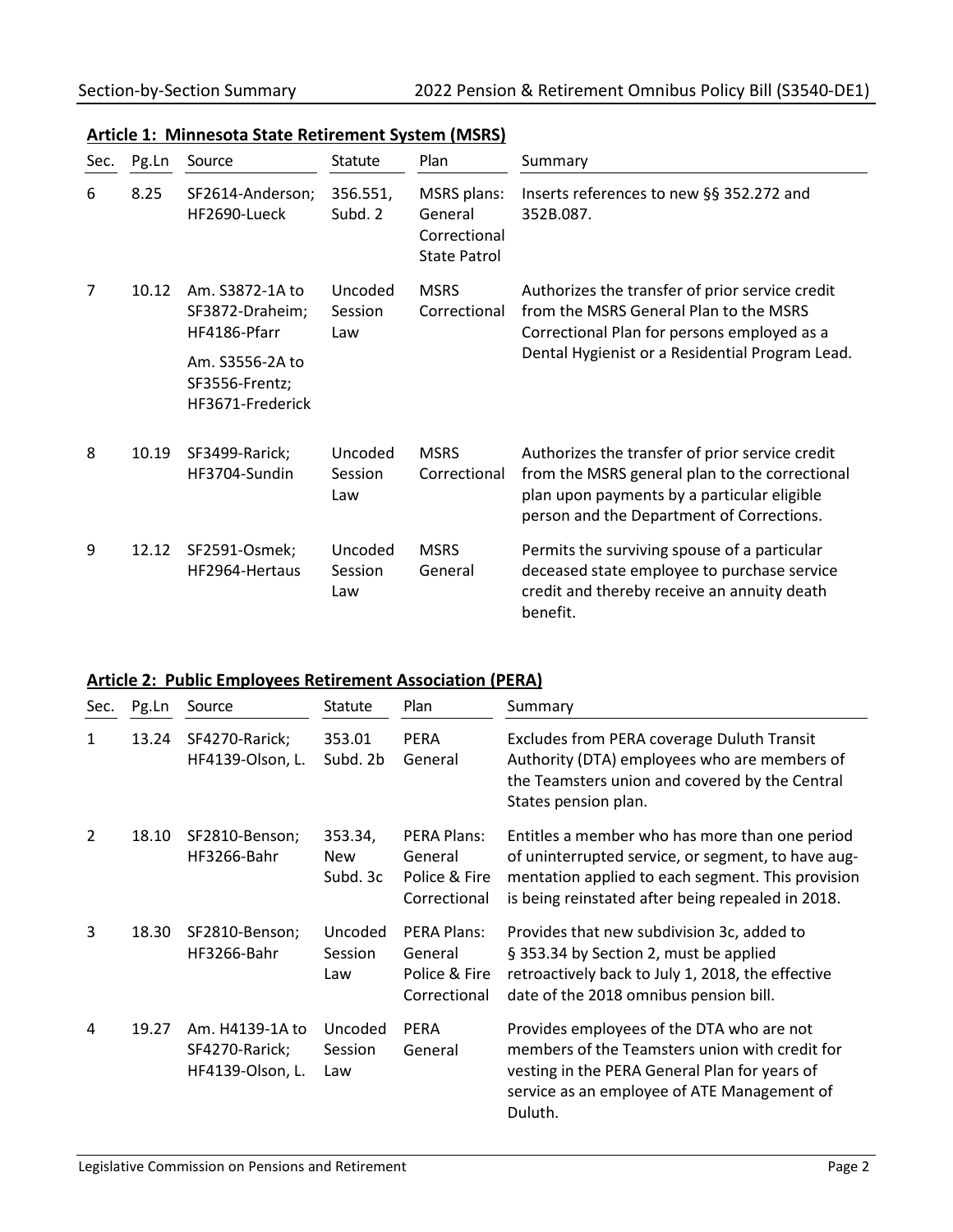| Sec. | Pg.Ln | Source                         | Statute                   | Plan                      | Summary                                                                                                                                                                                                                                                                                                                                                                                            |
|------|-------|--------------------------------|---------------------------|---------------------------|----------------------------------------------------------------------------------------------------------------------------------------------------------------------------------------------------------------------------------------------------------------------------------------------------------------------------------------------------------------------------------------------------|
|      | 20.8  | SF2913-Bigham;<br>HF4012-Masin | Uncoded<br>Session<br>Law | TRA.<br>St. Paul Teachers | Suspends the earnings limitation for retired<br>teachers who return to teaching. The earnings<br>limitation would not apply to salary earned in<br>fiscal years 2022, 2023, and 2024, for teachers<br>covered by TRA or calendar year 2022, 2023,<br>and 2024, for teachers covered by SPTRFA. The<br>application of current earnings limitations<br>would resume for salary earned in FY/CY 2025. |

#### **Article 3: Retired Teacher Earnings Limitations**

| Sec. | Pg.Ln | Source                                        | Statute                  | Plan            | Summary                                                                                                                                                                                                                                                                                                                                                        |
|------|-------|-----------------------------------------------|--------------------------|-----------------|----------------------------------------------------------------------------------------------------------------------------------------------------------------------------------------------------------------------------------------------------------------------------------------------------------------------------------------------------------------|
| 1    | 21.3  | SF3402-Bigham;<br>HF3777-Huot                 | 353G.01,<br>Subd. 7      | <b>PERA SVF</b> | Shortens the defined term "good time service<br>credit" to "service credit."                                                                                                                                                                                                                                                                                   |
| 2    | 21.9  | SF3402-Bigham;<br>HF3777-Huot                 | 353G.01,<br>Subd. 9a     | <b>PERA SVF</b> | Expands the definition of "relief association" to<br>include not only relief associations to which<br>assets are transferred when a fire department<br>withdraws from the SVF Plan, as under the cur-<br>rent definition, but to also mean "relief associa-<br>tion" as used generally to refer to a relief<br>association established under chapter 424A.     |
| 3    | 21.16 | SF3402-Bigham;<br>HF3777-Huot                 | 353G.05,<br>Subd. 1      | <b>PERA SVF</b> | Clarifies that relief associations that are lump<br>sum defined benefit plans or defined<br>contribution plans may elect coverage by the<br>lump sum retirement division and relief<br>associations that are monthly benefit defined<br>benefit plans may elect coverage by the lump<br>sum retirement division or the monthly<br>benefit retirement division. |
| 4    | 22.2  | SF3402-Bigham;<br>HF3777-Huot<br>Am. S3402-1A | 353G.05,<br>New Subd. 1a | <b>PERA SVF</b> | Consolidates several procedural aspects of<br>applying for plan coverage and newly permits<br>an entity requesting coverage to elect one of<br>three alternative vesting schedules.                                                                                                                                                                            |
| 5    | 23.9  | SF3402-Bigham;<br>HF3777-Huot                 | 353G.05,<br>Subd. 2      | <b>PERA SVF</b> | Clarifies the requirement that the executive<br>director of PERA perform a cost analysis for<br>coverage by the lump sum division upon<br>receipt of a request for coverage. The cost<br>analysis must now also consider the vesting<br>schedule elected under new subdivision 1a.                                                                             |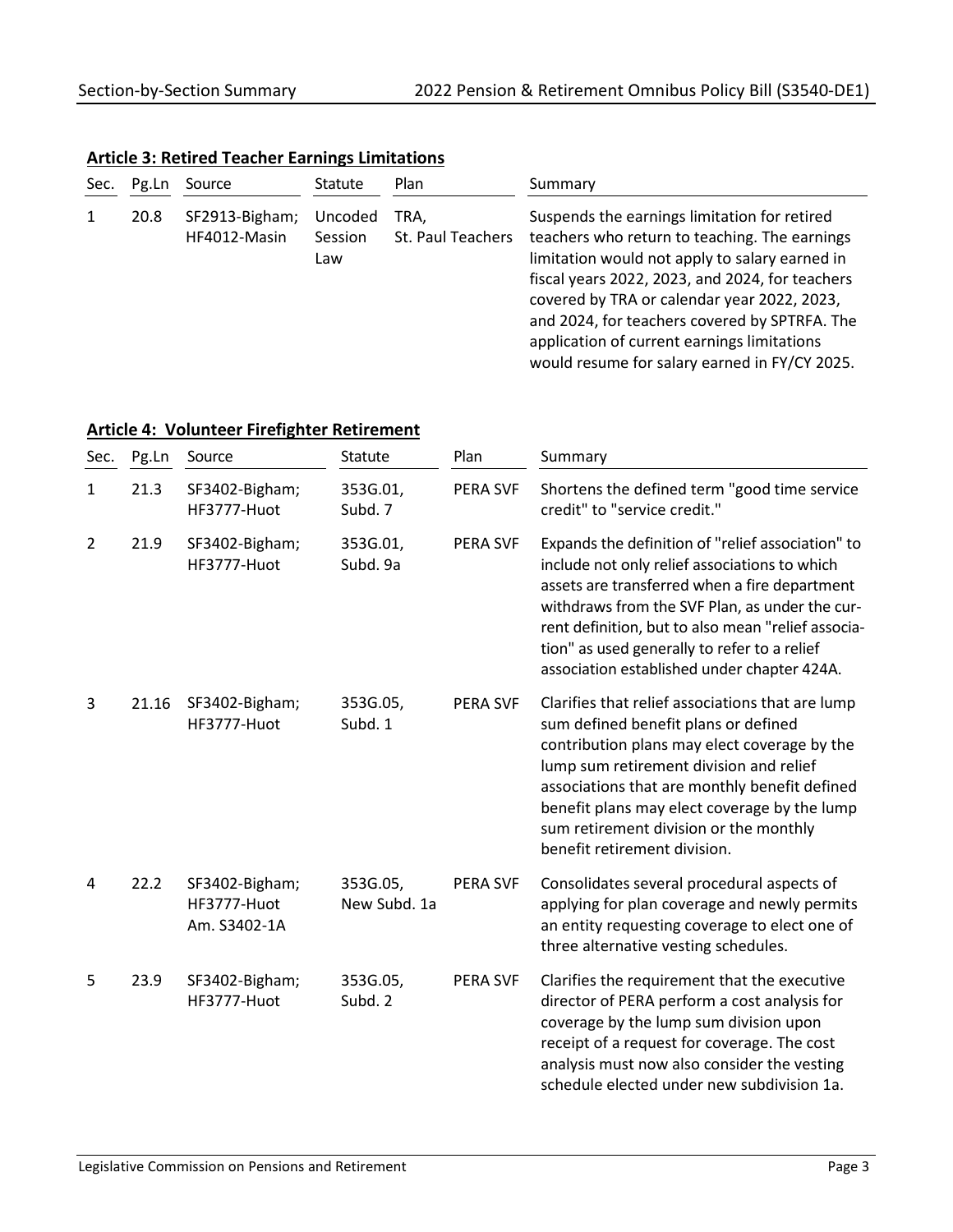| Sec. | Pg.Ln | Source                                        | Statute              | Plan            | Summary                                                                                                                                                                                                                                                                                                                                                                                                                                             |
|------|-------|-----------------------------------------------|----------------------|-----------------|-----------------------------------------------------------------------------------------------------------------------------------------------------------------------------------------------------------------------------------------------------------------------------------------------------------------------------------------------------------------------------------------------------------------------------------------------------|
| 6    | 24.21 | SF3402-Bigham;<br>HF3777-Huot                 | 353G.05,<br>Subd. 3  | <b>PERA SVF</b> | Clarifies the requirement that the executive<br>director of PERA perform a cost analysis for<br>coverage by the monthly benefit division upon<br>receipt of a request for coverage. The cost<br>analysis must now also consider the vesting<br>schedule elected under new subdivision 1a.                                                                                                                                                           |
| 7    | 25.21 | SF3402-Bigham;<br>HF3777-Huot<br>Am. S3402-1A | 353G.09,<br>Subd. 1  | <b>PERA SVF</b> | Replaces the minimum service requirement to<br>receive a pension benefit for members of the<br>lump sum division from five years of service as<br>a member of the SVF Plan to satisfying one of<br>the following:<br>• 40% or more vested as an SVF plan member;<br>or<br>• 40% or more vested as a member of the fire<br>department, taking into account service<br>with the former relief association and as an<br>SVF plan member.               |
| 8    | 26.15 | SF3402-Bigham;<br>HF3777-Huot<br>Am. S3402-1A | 353G.09,<br>Subd. 2  | <b>PERA SVF</b> | Clarifies that the 20-year vesting requirement<br>in current law continues to apply to fire<br>departments currently in the SVF Plan but that<br>service with both the former relief association<br>and the SVF Plan must be taken into account.<br>Adds new paragraphs that apply the vesting<br>schedule elected by the relief association<br>when it joins the SVF Plan, effective for relief<br>associations that join the SVF Plan after 2022. |
| 9    | 27.22 | SF3540-Rosen;<br>HF4017-Nelson, M.            | 353G.11,<br>Subd. 1  | <b>VFRAs</b>    | Replaces a reference to the repealed<br>subdivision 2c in § 424A.02 with a reference<br>to subdivision 3.                                                                                                                                                                                                                                                                                                                                           |
| 10   | 28.2  | SF3540-Rosen;<br>HF4017-Nelson, M.            | 424A.003             | <b>VFRAs</b>    | Adds a new requirement that the fire chief, if<br>requested, shall provide the firefighter with a<br>written explanation and documentation to<br>support the determination of service credit.                                                                                                                                                                                                                                                       |
| 11   | 29.4  | SF3540-Rosen;<br>HF4017-Nelson, M.            | 424A.015,<br>Subd. 2 | <b>VFRAs</b>    | Adds exceptions from the protection against<br>court order or garnishment of a pension<br>benefit and the prohibition against assigning a<br>pension benefit for qualified domestic<br>relations orders as defined in § 424A.05, new<br>subdivision 5, and orders under Minnesota's<br>marital property settlement laws.                                                                                                                            |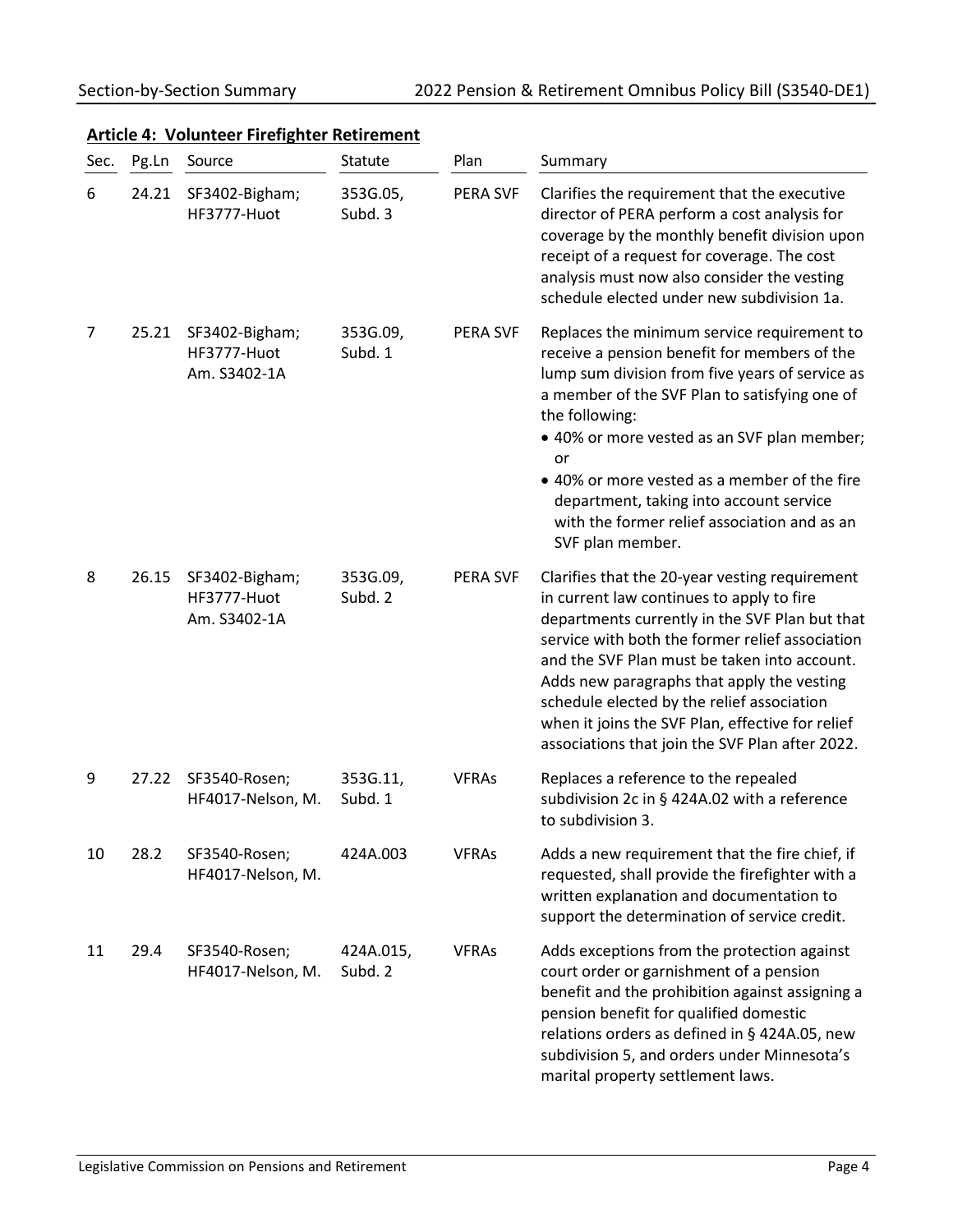| Sec. | Pg.Ln | Source                                             | Statute              | Plan         | Summary                                                                                                                                                                                                                                                                                                                                                                                                                                                                                                                                                                                                                                                                                                                                                                                                                                                                                                                            |
|------|-------|----------------------------------------------------|----------------------|--------------|------------------------------------------------------------------------------------------------------------------------------------------------------------------------------------------------------------------------------------------------------------------------------------------------------------------------------------------------------------------------------------------------------------------------------------------------------------------------------------------------------------------------------------------------------------------------------------------------------------------------------------------------------------------------------------------------------------------------------------------------------------------------------------------------------------------------------------------------------------------------------------------------------------------------------------|
| 12   | 29.16 | SF3540-Rosen;<br>HF4017-Nelson, M.<br>Am. S3540-2A | 424A.02,<br>Subd. 3  | <b>VFRAs</b> | • Replaces current law with a provision that<br>states that, for relief associations that<br>amend their bylaws to increase benefits, but<br>without municipal ratification, the<br>maximum pension benefit is the lesser of<br>\$100 per month for each year of service or<br>the maximum monthly amount permitted<br>under § 424A.093 for monthly relief<br>associations, and the lesser of \$15,000 per<br>year for each year of service or the<br>maximum lump sum amount permitted<br>under § 424A.092 for lump sum relief<br>associations;<br>• Replaces current law with a provision that<br>states that, for relief associations that<br>amend their bylaws to increase benefits, but<br>with municipal ratification, the maximum<br>pension benefit is the \$100 and \$15,000<br>limit, respectively, for monthly and lump<br>sum relief associations; and<br>• Removes references to repealed<br>subdivisions 2b and 2c. |
| 13   | 31.2  | SF3540-Rosen;<br>HF4017-Nelson, M.<br>Am. S3540-2A | 424A.02,<br>Subd. 3a | <b>VFRAs</b> | Adds a requirement that the State Auditor<br>provide notice to a relief association that pays<br>a pension benefit that exceeds the maximum<br>service pension amount and permit the relief<br>association to reduce the pension benefit and<br>collect the overpayment, before imposing the<br>penalty of disqualifying the relief association<br>from receiving fire state aid; replaces<br>references to the applicable maximum service<br>pension amount in the repealed subdivisions<br>with references to the new maximums under<br>subdivision 3.                                                                                                                                                                                                                                                                                                                                                                           |
| 14   | 32.11 | SF3540-Rosen;<br>HF4017-Nelson, M.                 | 424A.05<br>Subd. 3   | <b>VFRAs</b> | Adds payments to a former spouse of a<br>firefighter pursuant to a divorce decree that is<br>a "qualified domestic relations order" to the<br>list of authorized disbursements from the<br>special fund of relief associations.                                                                                                                                                                                                                                                                                                                                                                                                                                                                                                                                                                                                                                                                                                    |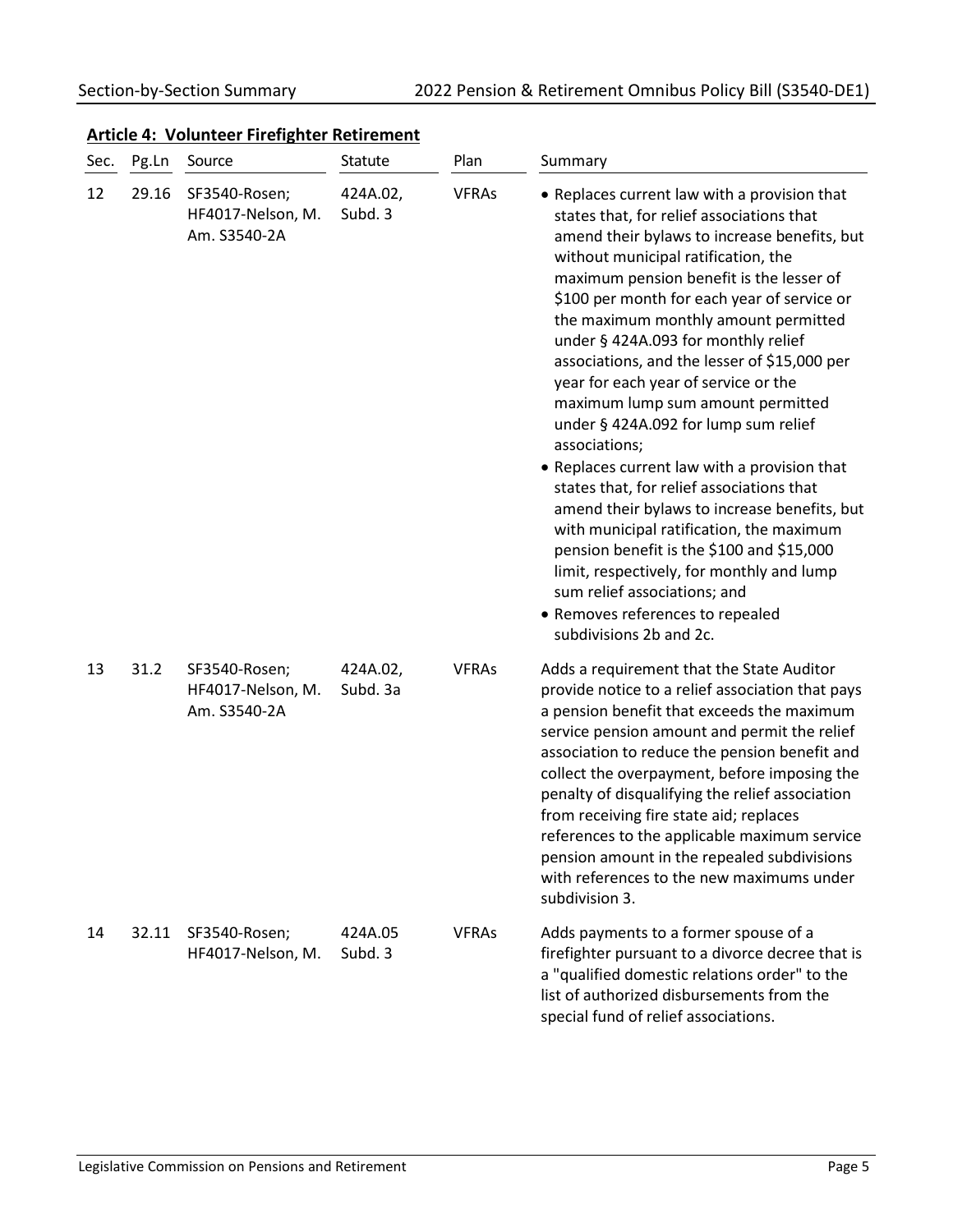| Sec. | Pg.Ln | Source                                                     | <b>Statute</b>         | Plan         | Summary                                                                                                                                                                                                                                                                                                                                                                                                                                                                                                                         |
|------|-------|------------------------------------------------------------|------------------------|--------------|---------------------------------------------------------------------------------------------------------------------------------------------------------------------------------------------------------------------------------------------------------------------------------------------------------------------------------------------------------------------------------------------------------------------------------------------------------------------------------------------------------------------------------|
| 15   | 33.15 | SF3540-Rosen;<br>HF4017-Nelson, M.                         | 424A.05<br>New Subd. 5 | <b>VFRAs</b> | • Adds definitions of "qualified domestic<br>relations orders" and "alternate payees;"<br>• Requires relief associations to comply with a<br>qualified domestic relations order; and<br>• Permits relief associations to amend their<br>bylaws to allow payment of a pension<br>benefit to an alternate payee immediately<br>rather than waiting until the firefighter<br>reaches age 50 and separates from service<br>and payment in a lump sum, even if the<br>relief association is a monthly benefit relief<br>association. |
| 16   | 34.11 | SF3540-Rosen;<br>HF4017-Nelson, M.                         | 424A.091,<br>Subd. 3   | <b>VFRAs</b> | Replaces a reference to the repealed<br>subdivisions 2b and 2c in § 424A.02 with a<br>reference to subdivision 3.                                                                                                                                                                                                                                                                                                                                                                                                               |
| 17   | 36.17 | SF3540-Rosen;<br>HF4017-Nelson, M.<br>Am. S3540-2A         | 424A.092,<br>Subd. 6   | <b>VFRAs</b> | Makes technical and clarifying changes to the<br>provisions governing amendments to relief<br>association bylaws that increase benefits in a<br>lump sum defined benefit relief association.                                                                                                                                                                                                                                                                                                                                    |
| 18   | 38.5  | SF3540-Rosen;<br>HF4017-Nelson, M.                         | 424A.093,<br>Subd. 1   | <b>VFRAs</b> | Replaces a reference to the repealed<br>subdivision 2c in § 424A.02 with a reference<br>to subdivision 3, paragraph (a), clause (2).                                                                                                                                                                                                                                                                                                                                                                                            |
| 19   | 38.25 | SF3540-Rosen;<br>HF4017-Nelson, M.<br>Am. S3540-2A         | 424A.093,<br>Subd. 6   | <b>VFRAs</b> | Makes technical and clarifying changes to the<br>provisions governing amendments to relief<br>association bylaws that increase benefits in a<br>monthly benefit defined benefit relief<br>association.                                                                                                                                                                                                                                                                                                                          |
| 20   | 40.10 | DE Am. 3048-2A to<br>SF3048-Duckworth;<br>HF2610-Rasmusson | 424A.095               | <b>VFRAs</b> | Adds a new requirement that the State<br>Auditor annually provide an investment report<br>to each relief association comparing the<br>investment performance of the relief<br>association with that of the State Board of<br>Investment's Balanced Fund. Each relief<br>association is required to certify annually to<br>the State Auditor that it has reviewed the<br>report.                                                                                                                                                 |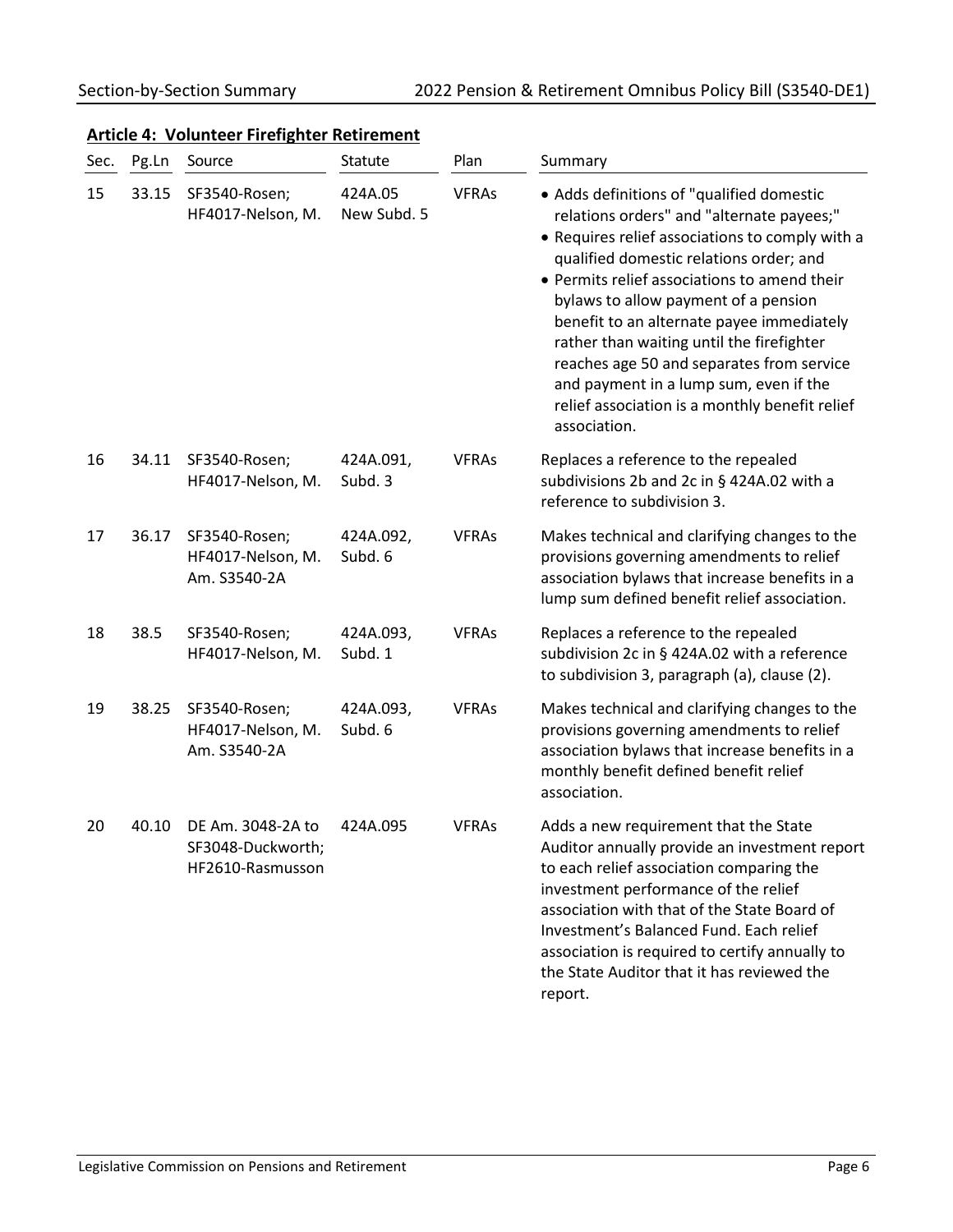| Sec. | Pg.Ln | Source                                                              | Statute                  | Plan                      | Summary                                                                                                                                                                                                                                                                                                                                                                                                                                                                                                                                                                                                                                                                                           |
|------|-------|---------------------------------------------------------------------|--------------------------|---------------------------|---------------------------------------------------------------------------------------------------------------------------------------------------------------------------------------------------------------------------------------------------------------------------------------------------------------------------------------------------------------------------------------------------------------------------------------------------------------------------------------------------------------------------------------------------------------------------------------------------------------------------------------------------------------------------------------------------|
| 21   | 41.13 | SF3540-Rosen;<br>HF4017-Nelson, M.                                  | 424A.10,<br>Subd. 2      | VFRAs;<br><b>PERA SVF</b> | Provides that a firefighter who receives more<br>than one lump-sum distribution, whether<br>from the same relief association or different<br>relief associations or the SVF Plan, is eligible to<br>receive a supplemental benefit, subject to a<br>separate \$1,000 maximum for each<br>distribution.                                                                                                                                                                                                                                                                                                                                                                                            |
| 22   | 42.18 | SF3540-Rosen;<br>HF4017-Nelson, M.                                  | 424B.10,<br>Subd. 1b     | <b>VFRAs</b>              | Replaces a reference to the repealed<br>subdivisions 2a to 3 in § 424A.02 with a<br>reference to subdivision 3.                                                                                                                                                                                                                                                                                                                                                                                                                                                                                                                                                                                   |
| 23   | 43.8  | SF3540-Rosen;<br>HF4017-Nelson, M.                                  | 424B.13,<br>Subd. 4      | <b>VFRAs</b>              | Replaces a reference to the repealed<br>subdivisions 2a to 3 in § 424A.02 with a<br>reference to subdivision 3.                                                                                                                                                                                                                                                                                                                                                                                                                                                                                                                                                                                   |
| 24   | 44.1  | SF3540-Rosen;<br>HF4017-Nelson, M.                                  | 424B.22,<br>Subd. 4      | <b>VFRAs</b>              | Replaces a reference to the repealed<br>subdivisions 2b and 2c in § 424A.02 with a<br>reference to subdivision 3, paragraph (a),<br>clause (1).                                                                                                                                                                                                                                                                                                                                                                                                                                                                                                                                                   |
| 25   | 44.24 | SF3402-Bigham;<br>HF3777-Huot                                       | Revisor's<br>Instruction | <b>PERA SVF</b>           | Instructs the Revisor to replace every<br>reference in Chapter 353G to "good time<br>service" with "service".                                                                                                                                                                                                                                                                                                                                                                                                                                                                                                                                                                                     |
| 26   | 44.28 | SF3540-Rosen;<br>HF4017-Nelson, M.<br>SF3402-Bigham;<br>HF3777-Huot | Repealer                 | VFRAs;<br><b>PERA SVF</b> | Repeals the following:<br>• Subdivisions 2a, 2b, and 2c of § 424A.02,<br>which define "average amount of available<br>financing" and the maximum monthly and<br>lump sum amounts for defined benefit relief<br>associations, including tables for the<br>maximum monthly and maximum lump sum<br>amounts; and<br>• Subdivision 3 of § 353G.09, which requires<br>payment of an "alternative lump-sum<br>service pension" when a firefighter retires<br>under the SVF Plan during the first five years<br>after the relief association has joined the<br>SVF Plan (the "alternative" is the benefit<br>level payable under the relief association<br>bylaws prior to joining the SVF Plan, not the |

typically higher amount under the SVF Plan).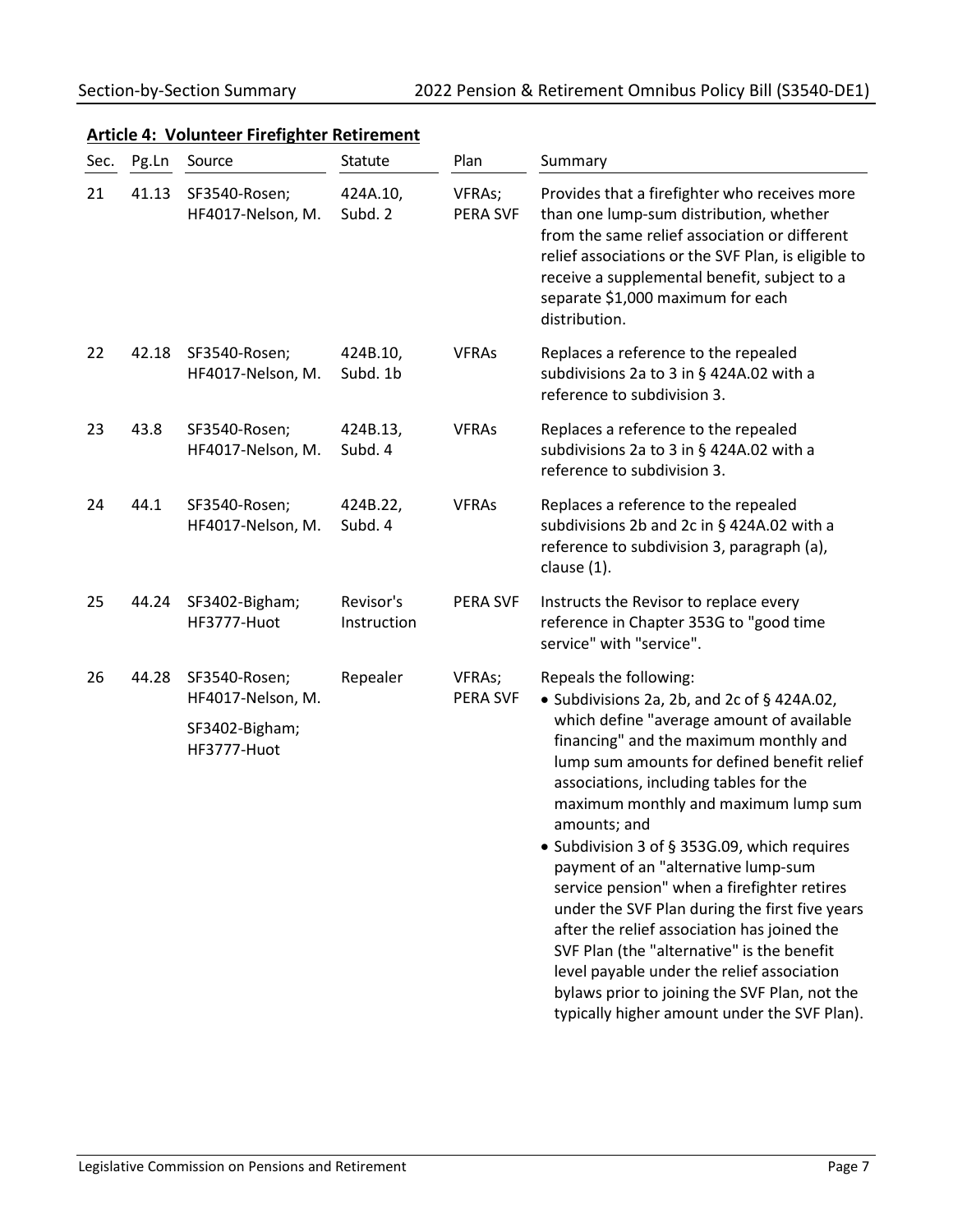| Sec. | Pg.Ln | Source                                        | Statute                   | Plan                                          | Summary                                                                                                                                                                          |
|------|-------|-----------------------------------------------|---------------------------|-----------------------------------------------|----------------------------------------------------------------------------------------------------------------------------------------------------------------------------------|
| 1    | 45.4  | SF2546-Pappas<br>Am. S2546-1A<br>Am. S2546-2A | 352.01,<br>New Subd. 27   | <b>MSRS Plans:</b><br>General<br>Correctional | Amends the definition section by inserting<br>"APRN" as a new defined term.                                                                                                      |
| 2    | 45.10 | SF2546-Pappas                                 | 352.113,<br>Subd. 4       | <b>MSRS</b><br>General                        | Adds "APRN" to the types of medical profes-<br>sionals authorized to perform an examination<br>to determine eligibility for a disability benefit.                                |
| 3    | 46.30 | SF2546-Pappas                                 | 352.95,<br>Subd. 4        | <b>MSRS</b><br>Correctional                   | Adds "APRN" to the types of medical profes-<br>sionals authorized to perform an examination<br>to determine eligibility for a disability benefit.                                |
| 4    | 47.30 | SF2546-Pappas<br>Am. S2546-1A<br>Am. S2546-2A | 352B.011,<br>New Subd. 3a | <b>State Patrol</b>                           | Amends the definition section by inserting<br>"APRN" as a new defined term.                                                                                                      |
| 5    | 48.3  | SF2546-Pappas                                 | 352B.10,<br>Subd. 4       | <b>State Patrol</b>                           | Adds "APRN" to the types of medical profes-<br>sionals authorized to perform an examination<br>to determine eligibility for a disability benefit<br>and makes technical changes. |
| 6    | 48.13 | SF2546-Pappas<br>Am. S2546-1A<br>Am. S2546-2A | 353.01,<br>New Subd. 50   | PERA plans                                    | Amends the definition section by inserting<br>"APRN" as a new defined term.                                                                                                      |
| 7    | 48.29 | SF2546-Pappas                                 | 353.031,<br>Subd. 3       | PERA plans                                    | Adds "APRN" to the types of medical profes-<br>sionals authorized to sign a report submitted<br>by a disability applicant.                                                       |
| 8    | 50.1  | SF2546-Pappas                                 | 353.031,<br>Subd. 8       | PERA plans                                    | Adds "APRN" to the types of medical profes-<br>sionals authorized to provide evidence<br>showing "adequate proof" of a disability.                                               |
| 9    | 50.11 | SF2546-Pappas<br>Am. S2546-1A<br>Am. S2546-2A | 354.05,<br>New Subd. 43   | <b>TRA</b>                                    | Amends the definition section by inserting<br>"APRN" as a new defined term.                                                                                                      |
| 10   | 50.17 | SF2546-Pappas                                 | 354.48,<br>Subd. 4        | <b>TRA</b>                                    | Adds "APRN" to the types of medical profes-<br>sionals authorized to make reports showing<br>evidence of a disability.                                                           |
| 11   | 51.3  | SF2546-Pappas                                 | 354.48,<br>Subd. 6        | <b>TRA</b>                                    | Adds "APRN" to the types of medical profes-<br>sionals authorized to make reports showing<br>evidence of a disability and makes technical<br>changes.                            |

#### **Article 5: Disability Assessments by Advanced Practice Registered Nurses**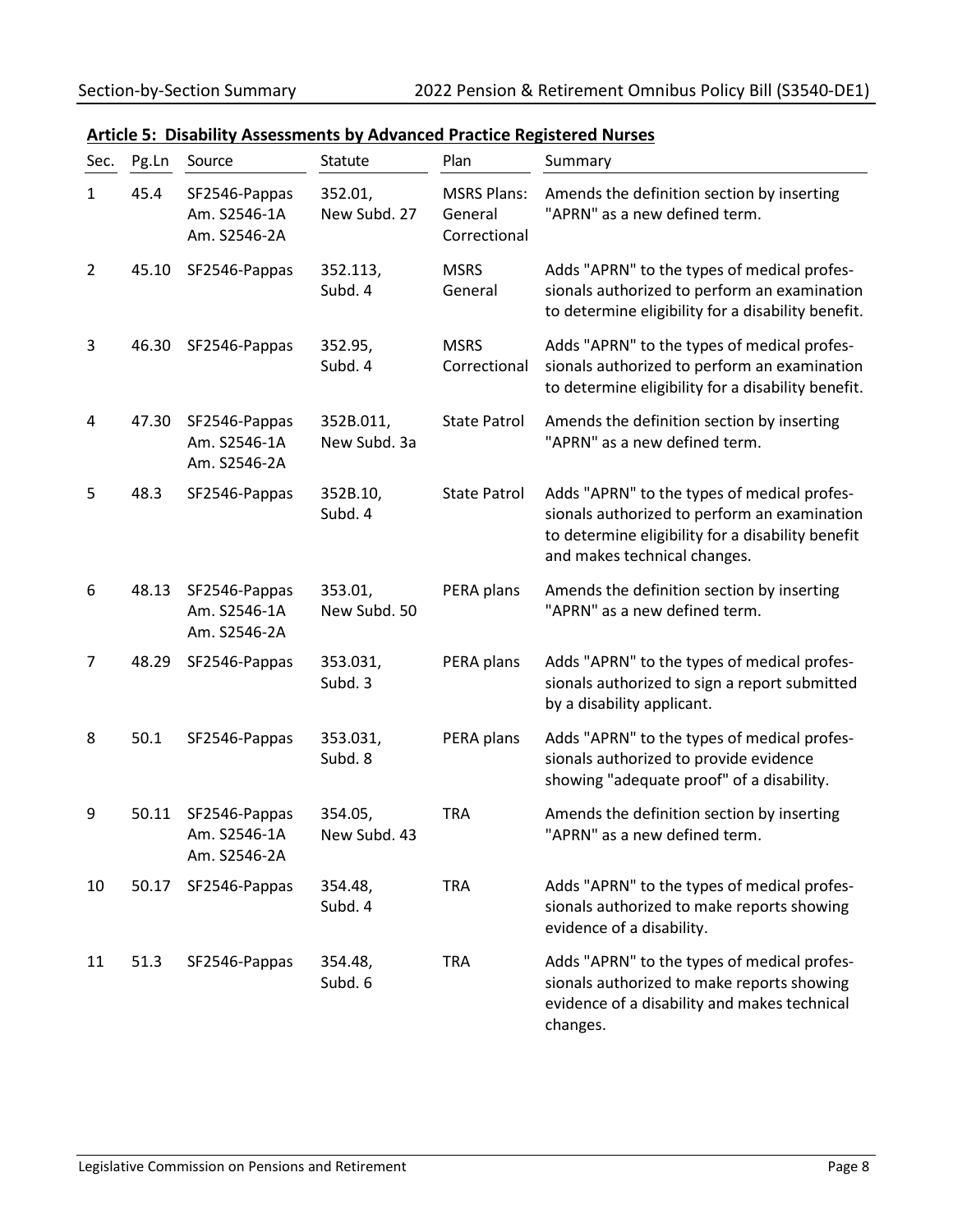| Sec. | Pg.Ln | Source                                        | <b>Statute</b>             | Plan          | Summary                                                                                                                                                                                                                                                                                                                                      |
|------|-------|-----------------------------------------------|----------------------------|---------------|----------------------------------------------------------------------------------------------------------------------------------------------------------------------------------------------------------------------------------------------------------------------------------------------------------------------------------------------|
| 12   | 51.17 | SF2546-Pappas<br>Am. S2546-1A                 | 354.48,<br>Subd. 6a        | <b>TRA</b>    | Strikes "licensed chiropractors" and "licensed<br>psychologists" from the types of medical<br>professionals that the TRA medical advisor<br>can designate to examine a disability benefit<br>applicant, leaving only "licensed physicians,"<br>bringing this statute into conformity with the<br>statutes governing the other pension plans. |
| 13   | 51.30 | SF2546-Pappas<br>Am. S2546-1A<br>Am. S2546-2A | 354A.011,<br>New Subd. 6a  | <b>SPTRFA</b> | Amends the definition section by inserting<br>"APRN" as a new defined term.                                                                                                                                                                                                                                                                  |
| 14   | 52.3  | SF2546-Pappas<br>Am. S2546-1A                 | 354A.011,<br>New Subd. 14b | <b>SPTRFA</b> | Amends the definition section by inserting<br>"Medical expert" as a new defined term,<br>defined as a licensed physician, licensed<br>chiropractor, APRN, or licensed psychologist.                                                                                                                                                          |
| 15   | 52.8  | SF2546-Pappas<br>Am. S2546-1A                 | 354A.36,<br>Subd. 4        | <b>SPTRFA</b> | Replaces the types of medical professionals<br>authorized to make reports showing evidence<br>of a disability with the new defined term<br>"medical expert" and makes technical and<br>conforming changes.                                                                                                                                   |
| 16   | 53.5  | SF2546-Pappas<br>Am. S2546-1A                 | 354A.36,<br>New Subd. 4a   | <b>SPTRFA</b> | Establishes a new subdivision in the section<br>governing disability for SPTRFA, which<br>authorizes the executive director to contract<br>with a medical advisor, consistent with the<br>authority granted to the other pension plan<br>directors under current law.                                                                        |
| 17   | 53.17 | SF2546-Pappas<br>Am. S2546-1A                 | 354A.36,<br>Subd. 6        | <b>SPTRFA</b> | Replaces the types of medical professionals<br>authorized to make reports showing evidence<br>of a disability with the new defined term<br>"medical expert," removes a requirement<br>that a periodic medical examination be made<br>at the disability benefit recipient's residence,<br>and makes technical and conforming<br>changes.      |
| 18   | 54.12 | SF2546-Pappas                                 | Effective<br>Date          |               | All sections are effective the day following<br>final enactment.                                                                                                                                                                                                                                                                             |

### **Article 5: Disability Assessments by Advanced Practice Registered Nurses**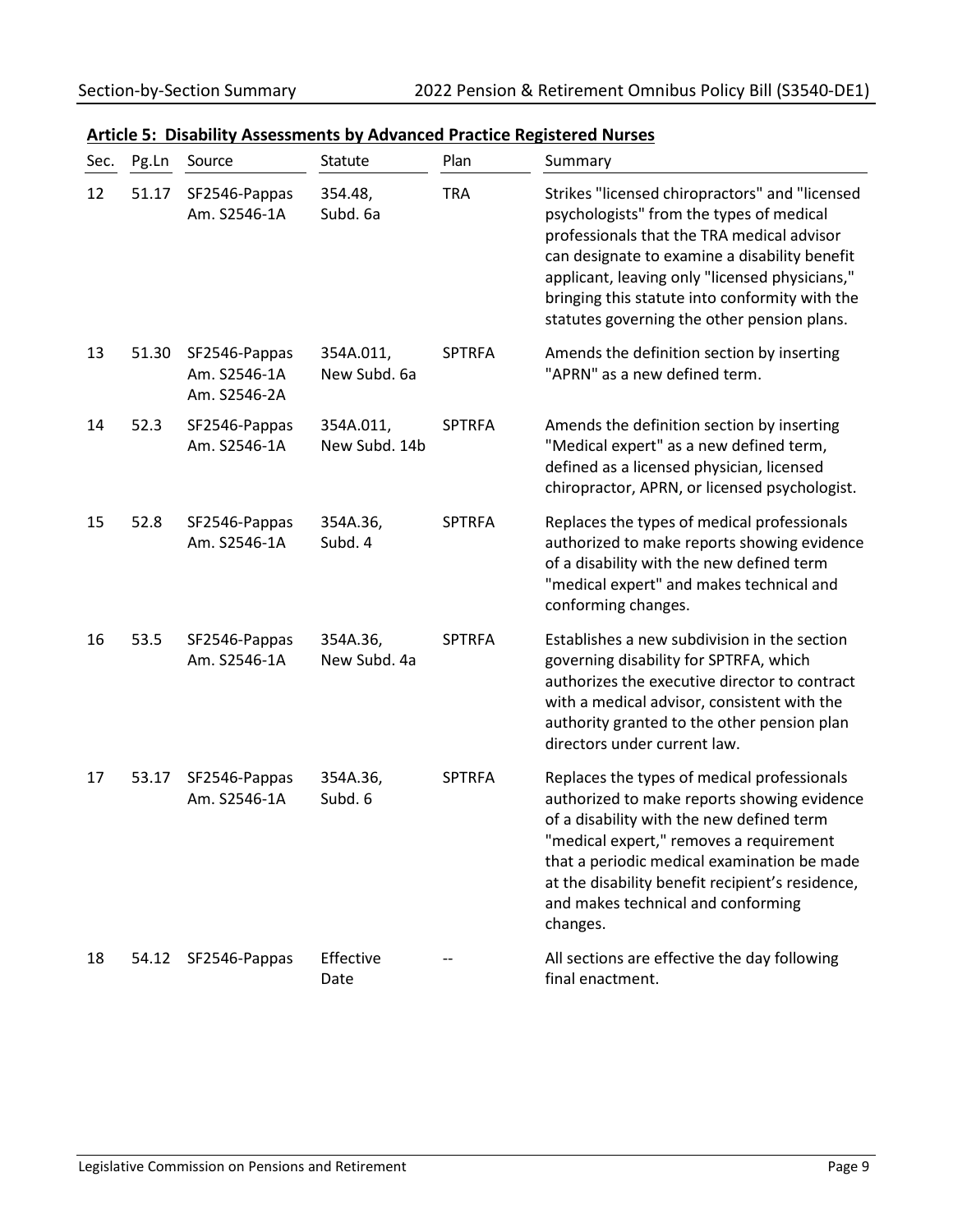| Sec.           | Pg.Ln | Source                                                | <b>Statute</b>                    | Plan       | Summary                                                                                                                                                                                                                                                                                                                                                                                           |
|----------------|-------|-------------------------------------------------------|-----------------------------------|------------|---------------------------------------------------------------------------------------------------------------------------------------------------------------------------------------------------------------------------------------------------------------------------------------------------------------------------------------------------------------------------------------------------|
| 1              | 54.16 | SF3542-Rosen;<br>HF4018-Nelson, M.                    | 11A.04,                           | SBI        | Replaces a reference to employees who are not covered<br>by a collective bargaining agreement in the requirement<br>that the SBI adopt a compensation plan, with a cross<br>reference to § 43A.18, subdivision 3b, which describes<br>the procedure for adopting the compensation plan.                                                                                                           |
| $\overline{2}$ | 56.7  | SF3542-Rosen;<br>HF4018-Nelson, M.                    | 11A.07,<br>Subd. 4                | SBI        | Makes technical and conforming changes, including<br>moving language which currently describes which<br>employees of the SBI are considered unclassified to new<br>subdivision 4a and moving language describing a report<br>required to be filed with the legislature to new<br>subdivision 4b.                                                                                                  |
| 3              | 57.15 | SF3542-Rosen;<br>HF4018-Nelson, M.                    | 11A.07,<br><b>New</b><br>Subd. 4a | SBI        | Contains amended language moved from subdivision 4,<br>which clarifies and expands the definition of unclassified<br>employees to include employees who "in the<br>determination of the director, are primarily responsible<br>for managing or administering the investment portfolio,<br>including diligence and analysist, investment risk<br>mitigation and implementing investment strategy." |
| 4              | 58.1  | SF3542-Rosen;<br>HF4018-Nelson, M.                    | 11A.07,<br><b>New</b><br>Subd. 4b | <b>SBI</b> | Restates language related to the annual report to the<br>legislature moved from subdivision 4. The subdivision<br>sets forth the requirements for the report, which remain<br>unchanged from current law.                                                                                                                                                                                         |
| 5              | 58.13 | SF3542-Rosen;<br>HF4018-Nelson, M.                    | 43A.18,<br>Subd. 3b               | SBI        | Clarifies that the SBI salary plan applies to all unclassified<br>positions, not just those not covered by a collective<br>bargaining agreement.                                                                                                                                                                                                                                                  |
| 6              | 58.24 | Am. S3542-1A to<br>SF3542-Rosen;<br>HF4018-Nelson, M. | 179A.10,<br>Subd. 1               | SBI        | Adds employees covered by the SBI salary plan to a list<br>of positions exempt from being represented by a state<br>bargaining unit.                                                                                                                                                                                                                                                              |

#### **Article 6: State Board of Investment (SBI)**

#### **Article 7: Study of Adequacy of Police Disability Benefits**

| Sec. | Pg.Ln | Source                                                              | Statute                   | Plan                                   | Summary                                                                                                                                                                                                                               |
|------|-------|---------------------------------------------------------------------|---------------------------|----------------------------------------|---------------------------------------------------------------------------------------------------------------------------------------------------------------------------------------------------------------------------------------|
|      |       | 59.20 SF1547-Jasinski;<br>HF1577-Koznick<br>(SF1547, $1^{st}$ Eng.) | Uncoded<br>Session<br>Law | <b>PERA</b><br>Police &<br><b>Fire</b> | Requires the Department of Labor and Industry (DLI) to<br>study the adequacy of current benefits for disabled or<br>injured police officers, including consideration of<br>workers compensation, disability, and pension<br>benefits. |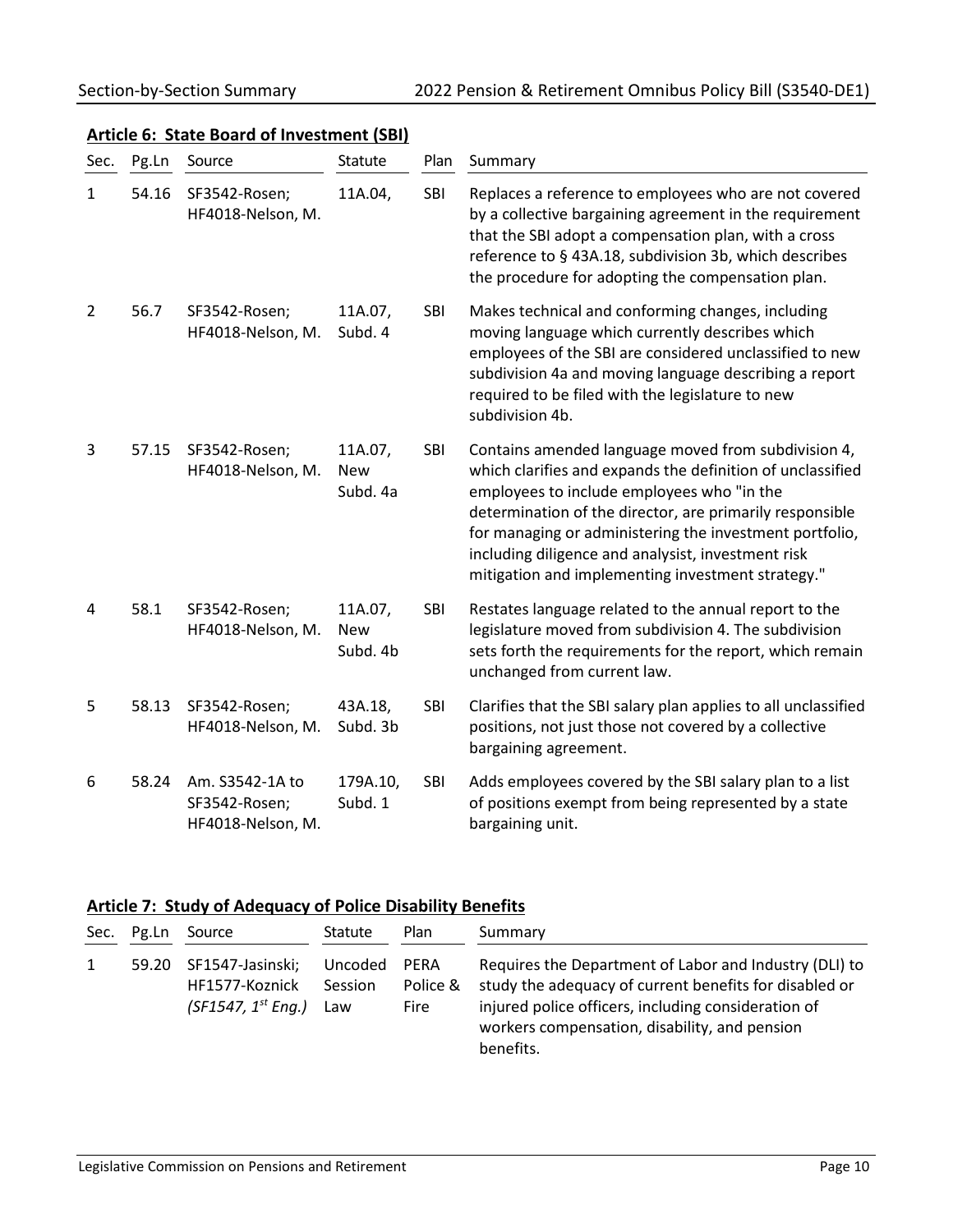| Sec. | Pg.Ln | Source       | Statute              | Plan                               | Summary                                                                                                                                                                                                                                                                                                                                                                                                                                                                                                                                                                                                                                                                                       |
|------|-------|--------------|----------------------|------------------------------------|-----------------------------------------------------------------------------------------------------------------------------------------------------------------------------------------------------------------------------------------------------------------------------------------------------------------------------------------------------------------------------------------------------------------------------------------------------------------------------------------------------------------------------------------------------------------------------------------------------------------------------------------------------------------------------------------------|
| 1    | 60.3  | Am. S2540-2A | 352.87,<br>Subd. 6   | <b>MSRS</b><br><b>Fire Marshal</b> | Corrects a cross-reference.                                                                                                                                                                                                                                                                                                                                                                                                                                                                                                                                                                                                                                                                   |
| 2    | 60.19 | Am. S2540-2A | 352.94               | <b>MSRS</b><br>Correctional        | Corrects a cross-reference.                                                                                                                                                                                                                                                                                                                                                                                                                                                                                                                                                                                                                                                                   |
| 3    | 60.25 | Am. S2540-2A | 352.95,<br>Subd. 6   | <b>MSRS</b><br>Correctional        | Corrects a cross-reference.                                                                                                                                                                                                                                                                                                                                                                                                                                                                                                                                                                                                                                                                   |
| 4    | 61.6  | Am. S2540-2A | 352B.05              | <b>State Patrol</b>                | Clarifies that "executive director" refers to the<br>executive director of the Minnesota State<br>Retirement System (MSRS).                                                                                                                                                                                                                                                                                                                                                                                                                                                                                                                                                                   |
| 5    | 61.18 | Am. S2540-2A | 353.031,<br>Subd. 7  | <b>PERA Plans</b>                  | Adds a cross-reference to an additional<br>subdivision, clarifying the application of a penalty<br>for failure to provide medical evidence.                                                                                                                                                                                                                                                                                                                                                                                                                                                                                                                                                   |
| 6    | 61.26 | Am. S2540-2A | 353.32,<br>Subd. 1a  | <b>PERA Plans</b>                  | Removes a cross-reference to a repealed section.                                                                                                                                                                                                                                                                                                                                                                                                                                                                                                                                                                                                                                              |
| 7    | 63.11 | Am. S2540-2A | 353.34,<br>Subd. 5   | <b>PERA Plans</b>                  | Replaces the arcane term "refundment" with "right<br>to a refund".                                                                                                                                                                                                                                                                                                                                                                                                                                                                                                                                                                                                                            |
| 8    | 63.15 | Am. S2540-2A | 353.657,<br>Subd. 2a | PERA P&F                           | Removes a cross-reference to a repealed section.                                                                                                                                                                                                                                                                                                                                                                                                                                                                                                                                                                                                                                              |
| 9    | 64.20 | Am. S2540-2A | 353.68,<br>Subd. 4   | PERA P&F                           | Corrects a cross-reference.                                                                                                                                                                                                                                                                                                                                                                                                                                                                                                                                                                                                                                                                   |
| 10   | 64.26 | Am. S2540-2A | 356.20,<br>Subd. 2   | <b>PERA SVF</b>                    | Corrects a reference to the statewide volunteer<br>firefighter plan by striking "lump-sum" from the<br>name of the plan.                                                                                                                                                                                                                                                                                                                                                                                                                                                                                                                                                                      |
| 11   | 65.16 | Am. S2540-2A | 356.24,<br>Subd. 3   | Deferred<br>Compensation<br>Plans  | Clarifies the requirements that define "deferred<br>compensation plans" qualified to be considered<br>"supplemental plans" and recipients of public<br>funds, including:<br>• replacing the term "custodian" with "vendor;"<br>· adding definitions for "plan administrator" and<br>"vendor;"<br>• exempting self-directed brokerage accounts from<br>the investment performance and fee disclosure<br>requirements; and<br>• correcting a drafting error by inserting in<br>paragraphs (f) and (g) an exception to the<br>employee matching requirement and limit on<br>elective deferrals for contributions deducted<br>from an employee's sick leave, vacation leave, or<br>severance pay. |

#### **Article 8: Technical Clarifications and Corrections**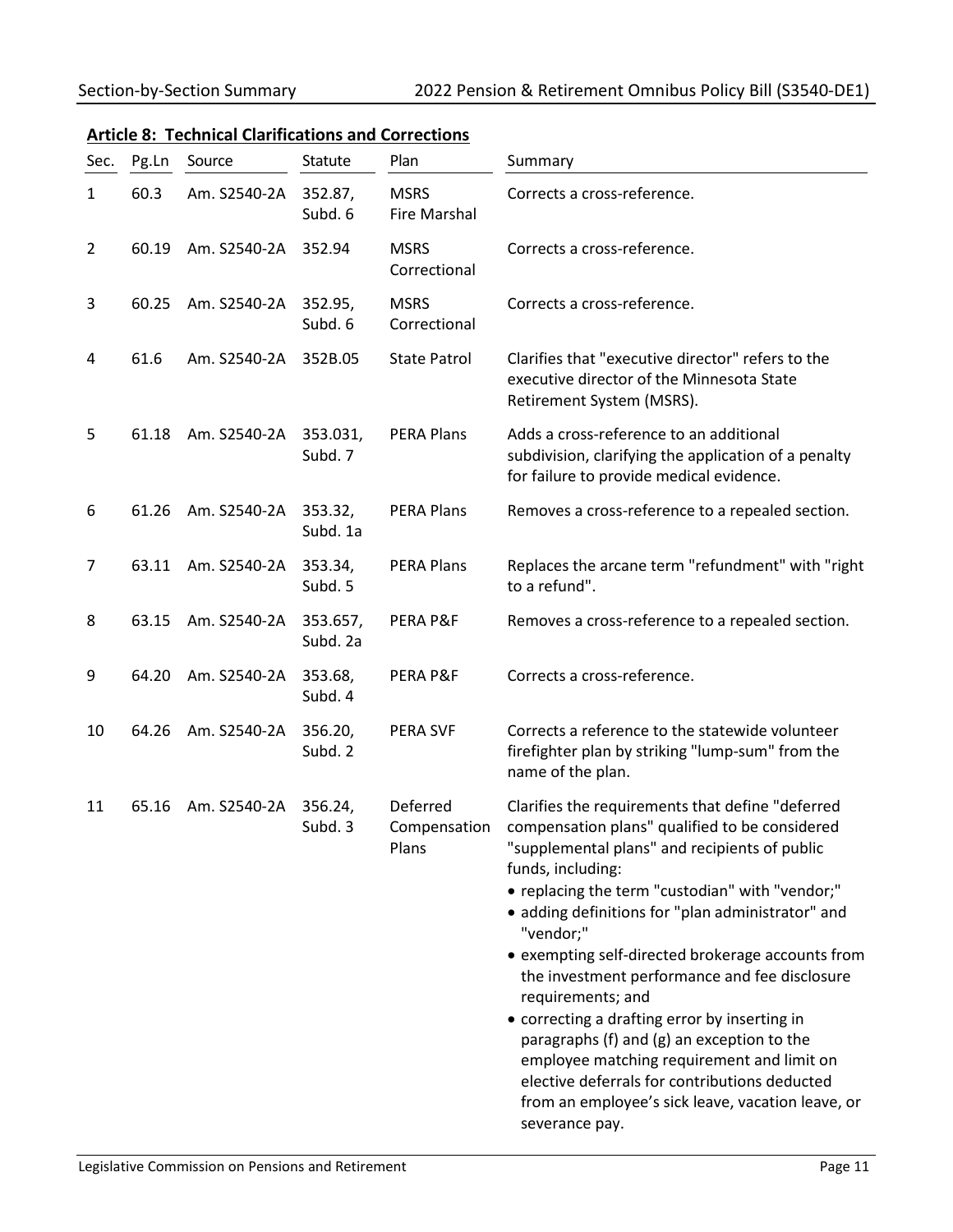| Sec. | Pg.Ln | <u>Article of Technical Clarifications and Corrections</u><br>Source | Statute              | Plan             | Summary                                                                                                                                                                                                                                               |
|------|-------|----------------------------------------------------------------------|----------------------|------------------|-------------------------------------------------------------------------------------------------------------------------------------------------------------------------------------------------------------------------------------------------------|
| 12   | 67.1  | Am. S2540-2A                                                         | 356.645              | <b>VFRAs</b>     | Clarifies that certain investments available to<br>participants in defined contribution plans are also<br>available to the voluntary firefighter relief<br>associations. This change reflects current practice.                                       |
| 13   | 67.22 | Am. S2540-2A                                                         | 356A.06,<br>Subd. 6  | <b>All Plans</b> | Removes the defunct Federal Savings and Loan<br>Insurance Corporation from a list of authorized<br>investments.                                                                                                                                       |
| 14   | 69.25 | Am. S2540-2A                                                         | 356A.06,<br>Subd. 8a | All Plans        | Removes the defunct Federal Savings and Loan<br>Insurance Corporation from a collateralization<br>requirement.                                                                                                                                        |
| 15   | 70.6  | Am. S2540-2A                                                         | 424A.001,<br>Subd. 4 | <b>VFRAs</b>     | Corrects a reference to the statewide volunteer<br>firefighter plan by striking "lump-sum" from the<br>name of the plan.                                                                                                                              |
| 16   | 71.1  | Am. S2540-2A                                                         | 424A.08              | <b>VFRAs</b>     | Corrects references to the statewide volunteer<br>firefighter plan by striking "lump-sum" from the<br>name of the plan.                                                                                                                               |
| 17   | 71.29 | Am. S2540-2A                                                         | 424A.10,<br>Subd. 1  | <b>PERA SVF</b>  | Corrects references to the statewide volunteer<br>firefighter plan by striking "lump-sum" from the<br>name of the plan.                                                                                                                               |
| 18   | 72.29 | Am. S2540-2A                                                         | 424A.10,<br>Subd. 2  | <b>PERA SVF</b>  | Corrects references to the statewide volunteer<br>firefighter plan by striking "lump-sum" from the<br>name of the plan.                                                                                                                               |
| 19   | 73.24 | Am. S2540-2A                                                         | 424A.10,<br>Subd. 3  | <b>PERA SVF</b>  | Corrects references to the statewide volunteer<br>firefighter plan by striking "lump-sum" from the<br>name of the plan.                                                                                                                               |
| 20   | 74.16 | Am. S2540-2A                                                         | 424B.13,<br>Subd. 5  | <b>VFRAs</b>     | Clarifies that that the relief association is the entity<br>choosing between two distribution options<br>required for a volunteer firefighter relief<br>association that is converting from a defined<br>benefit plan to a defined contribution plan. |
| 21   | 75.9  | Am. S2540-2A                                                         | 424B.13,<br>Subd. 8  | <b>VFRAs</b>     | Fixes a drafting error.                                                                                                                                                                                                                               |
| 22   | 76.1  | Am. S2540-2A                                                         | Effective<br>Date    |                  | Sets the effective dates as follows:<br>• sections 1 to 11 and 13 to 21 are effective the<br>day following final enactment; and                                                                                                                       |

#### **Article 8: Technical Clarifications and Corrections**

• section 12 is effective January 1, 2023.